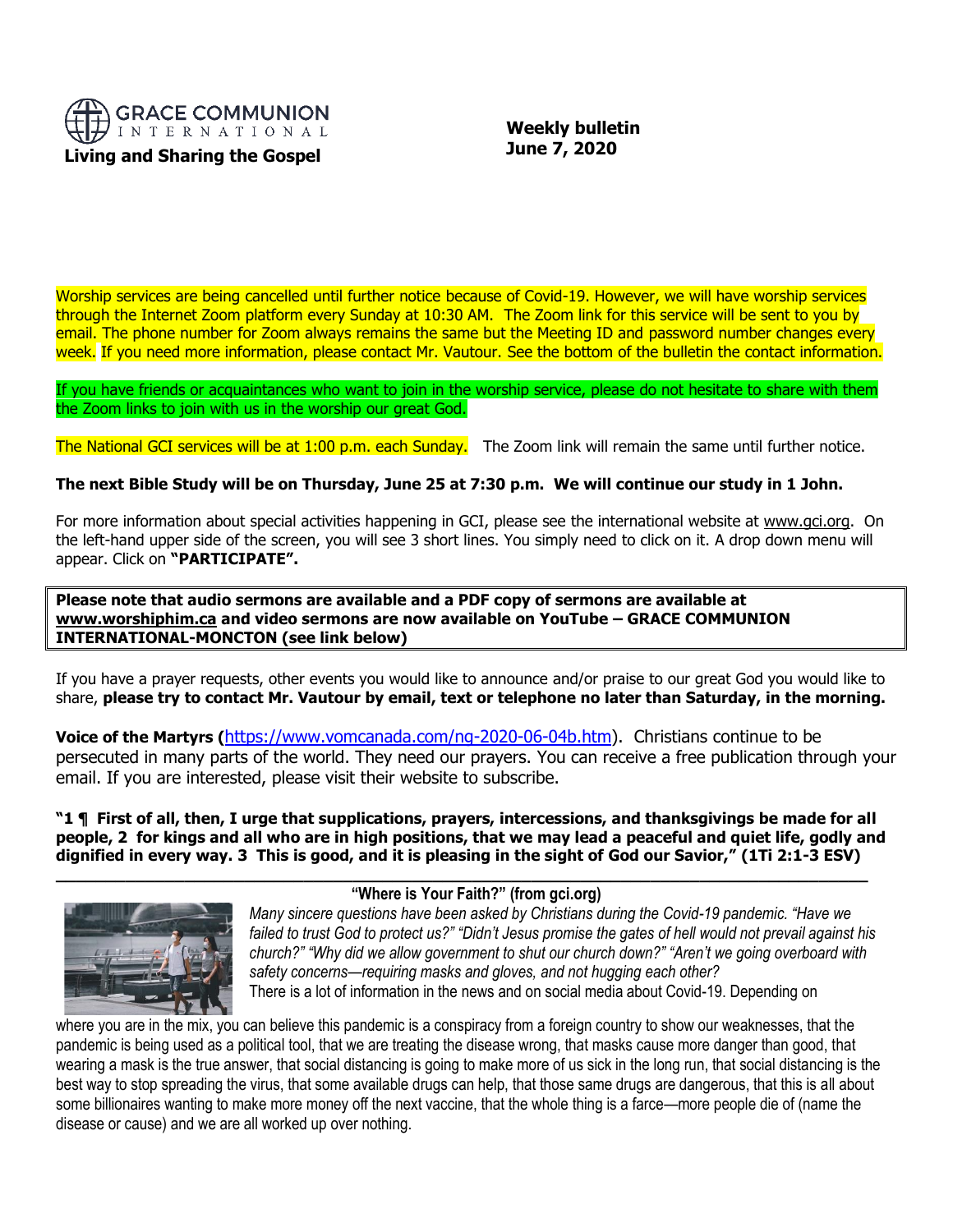How are we to provide a message of hope in this myriad of opinions—and very strong opinions at that? It's not as difficult as one might think.

First of all, let's be honest. I don't have the answers to the cause, effect, and treatment of this virus and neither do you. I'm not a scientist, physician, immunologist, or conspiracist. I have opinions and theories, but those are just that, opinions and theories—not based on science or research. Therefore, they aren't as important as I'd like to think they are. I'd suggest the same for the majority of our membership and leadership. God didn't call us to be experts in virology or in conspiracy, he has called us to be disciples. So let's address some of the sincere questions people ask.

### **Do not neglect to meet together**

Didn't God tell us to not forsake the assembling of ourselves together? Why are we closing our churches? Shouldn't we be getting together to pray for our country, our leaders, those who are sick, etc. The answer is yes, we should be getting together to pray, and to worship, and to fellowship, and to search the scriptures, and to celebrate Jesus. We don't need a building to do that. We have phones, we have social media, we have Zoom and other social media platforms where several of us can get together.

The quote about assembling ourselves together (**[Hebrews 10:25](https://biblia.com/bible/niv/Heb%2010.25)**) was not about whether or not we meet in a church. The new testament believers stayed connected in ways available to them—meeting in homes and in some public areas. The author was giving a call to persevere in faith by focusing on the "great priest over the house of God"—Jesus. It's true, it is much easier for us to stay connected through technology in the 21st century, but the context is not about meeting places, the context is holding on to the hope we have and encouraging love and good works in each other.

*Let us hold fast to the confession of our hope without wavering, for he who has promised is faithful. And let us consider how to provoke one another to love and good deeds, not neglecting to meet together, as is the habit of some, but encouraging one another, and all the more as you see the Day approaching. ([Hebrews 10:23-25 NRSV](https://biblia.com/bible/nrsv/Heb%2010.23-25))*

In this context the author pointed out the tendency of some to not meet together. How do you encourage each other without communicating with one another? Nothing is said about meeting at church on Sunday, it's about fellowship, relationship, sharing the hope we have in Christ, encouraging each other to love and doing good deeds for others. This is how we are identified as disciples. This greater love and care is being seen today in most churches—despite the inability to be at our church building.

## **The gates of hell will not prevail against the church**

I loved a meme I saw on Facebook. Satan was bragging to Jesus that all it took was a virus to shut down the church. Jesus responded by saying, all it took was a virus to bring the church into people's homes. The doors of our buildings may be shut, but the church is far from being prevailed against. In fact, it is expanding faster and farther than any of us could have imagined. As I read monthly reports, I'm astounded how many of our congregations with average attendance of 25-50 are reaching hundreds each week via their online services. The churches weren't shut down, they were redeployed. Our great challenge will be to continue to reach out to our local online viewers after the doors of our churches reopen.

Remember the statement, when you are given lemons, make lemonade. This is what the Home Office team is seeing happen around the world. Rather than the gates of hell prevailing against the church, the door to heaven has opened wide to many who have not had exposure to the truth of God as Father, Son and Spirit. This is new territory for us and we are proud of our pastors and leaders who have been reaching far more people with the Gospel than they ever imagined.

## **Aren't we going overboard with safety requirements?**

It broke my heart to read the story of the church in Calgary (not GCI) who had a birthday party for one of their members. 41 people attended, they practiced social distancing and used gloves for all the food service. 25 people came down with Covid-19 and two died. The pastor said she'd love nothing more than a do-over. We've had GCI pastors and spouses, and some in the Home Office team come down with Covid-19. The virus is real, and for some who have weakened immune systems or pre-existing conditions such as heart disease, diabetes and cancer, there is cause to be extra careful. Is it a lack of faith to be overly concerned? Shouldn't we all just trust God? I trust God that my sins are forgiven, that death is no longer the great enemy, that my future is secure, and yet I still take my prescribed medicines, I see my doctor, I lock my house, I use smoke detectors, I make sure the grandkids are buckled in and I put my money in a bank or safe. Using wisdom and caution and loving others is not an indication of a lack of trust in God.

We absolutely trust God As our GCI Reopening Guidelines say: *As believers, we live by faith and do not operate in fear, but we also remember the New Commandment to love others as Jesus loves* 

*us and therefore we agree to be proactive and to act in wisdom towards our members and guests, especially those among us who are most susceptible to becoming infected with COVID-19.* There are many considerations as we reopen the doors to our congregations. For some of us, that will not be for awhile. But

we don't lose hope and we don't lose faith. God is doing something we never expected. He has taken the church out of the building and into people's homes. The gospel is being preached, the gates of hell have not prevailed, and the body of Christ is sharing Jesus' life and love with others. In other words, the faith of Jesus is being expressed through the church during the pandemic. Maybe it is Jesus who has his hold on us, and not so much our clinging to him?

The real upside is that he never lets go and it works best when we participate by grasping him. Holding on to Jesus, Rick Shallenberger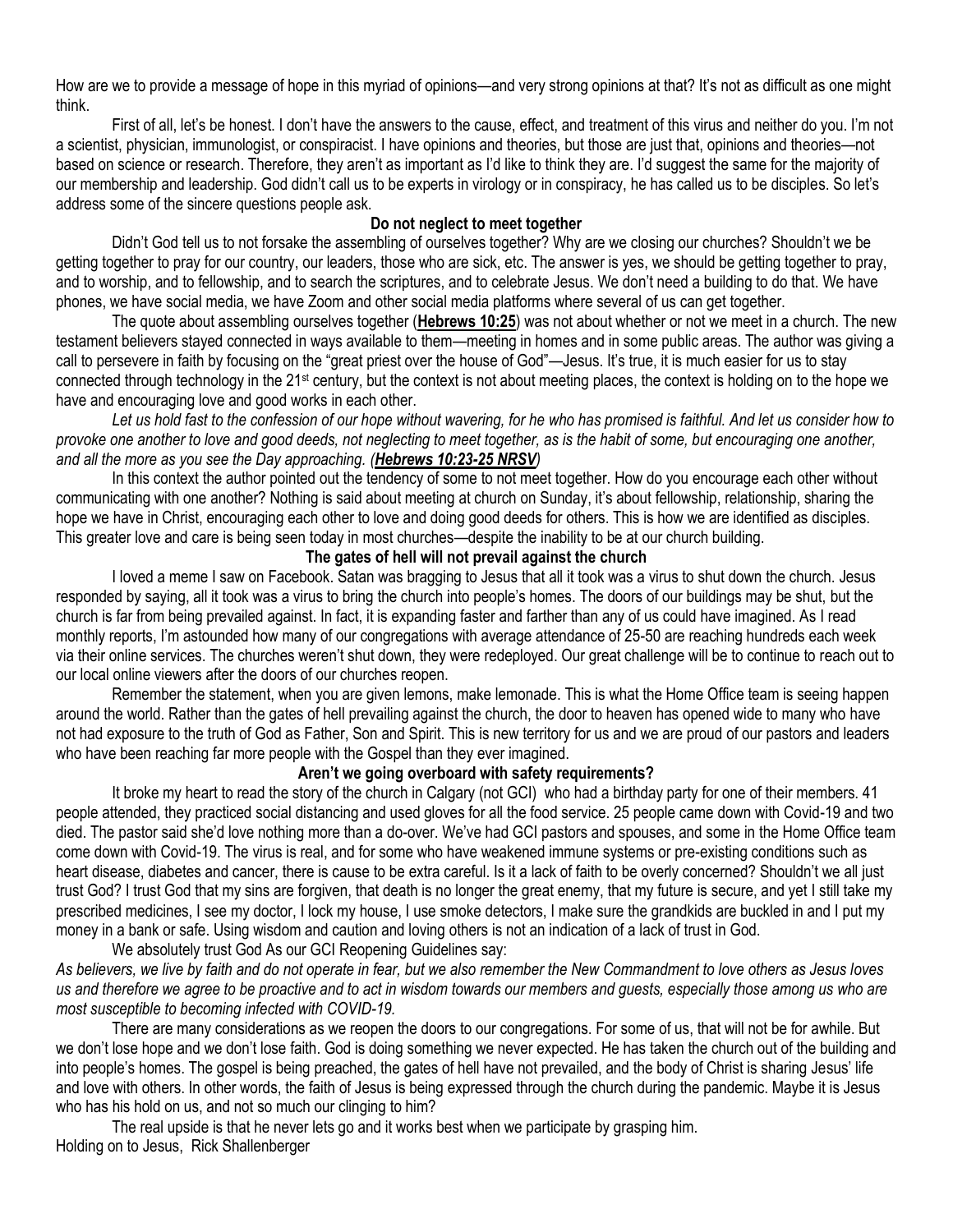#### \_\_\_\_\_\_\_\_\_\_\_\_\_\_\_\_\_\_\_\_\_\_\_\_\_\_\_\_\_\_\_\_\_\_\_\_\_\_\_\_\_\_\_\_\_\_\_\_\_\_\_\_\_\_\_\_\_\_\_\_\_\_\_\_\_\_\_\_\_\_\_\_\_\_\_\_\_\_\_\_\_\_\_\_\_\_\_\_\_\_\_\_\_\_\_\_\_\_\_\_\_\_\_\_\_\_\_ **Ministry Means Service,**

## **by Michael Morrison (from** [https://www.gcs.edu/mod/page/view.php?id=4252\)](https://www.gcs.edu/mod/page/view.php?id=4252)

When the Bible talks about "ministry," what is it talking about? When it says that Christians are to be involved in "works of ministry," what does it mean? This article examines how the biblical writers used the words for ministry. This can help us understand a little better what we are to be doing in the church and in the world.

Some of the words, although Greek, are not completely foreign to us. Our English word "deacon" is related to the Greek word *diakonia,* which is sometimes translated "ministry." The English word "liturgy" comes from *leitourgia,* which can also be translated "ministry."

The word *diakonia* is used to describe the "ministry of the word" (**[Acts 6:4](http://biblia.com/bible/niv/Acts%206.4)**), the "ministry of the Spirit" (**[2 Corinthians 3:8\)](http://biblia.com/bible/niv/2%20Cor%203.8)** and the "ministry of reconciliation" (**[2 Corinthians 5:18](http://biblia.com/bible/niv/2%20Cor%205.18)**). *Leitourgia* is used to describe the ministry that Jesus has received as our High Priest (**[Hebrews 8:6](http://biblia.com/bible/niv/Heb%208.6)**). The Corinthian Christians were a result of Paul's ministry (*diakoneo*), and Paul considered himself a "minister [*leitourgos*] of Christ Jesus" (**[2 Corinthians 3:3;](http://biblia.com/bible/niv/2%20Cor%203.3) [Romans 15:16](http://biblia.com/bible/niv/Rom%2015.16)**).

### *Diakonos* **service**

*Diakonos* refers to "a person who serves." We get the English word "deacon" from it.

In **[Philippians 1:1](http://biblia.com/bible/niv/Phil%201.1)** and **[1 Timothy 3:8-13](http://biblia.com/bible/niv/1%20Tim%203.8-13)** it denotes an office in the church. But almost everywhere else, the word is used in a more general sense. It refers to apostles, preachers and lay members more often than it does to deacons. The general sense of the word is "assistant." It indicates work that benefits someone else. Paul used this word to describe himself as a servant of the Lord (**[1](http://biblia.com/bible/niv/1%20Cor%203.5)  [Corinthians 3:5](http://biblia.com/bible/niv/1%20Cor%203.5)**), a servant of God (**[2 Corinthians 6:4](http://biblia.com/bible/niv/2%20Cor%206.4)**), a servant of the new covenant (**[2 Corinthians 3:6](http://biblia.com/bible/niv/2%20Cor%203.6)**), a servant of the gospel (**[Ephesians 3:7;](http://biblia.com/bible/niv/Eph%203.7) [Colossians 1:23](http://biblia.com/bible/niv/Col%201.23)**) and a servant of the church (**verse 25**).

Paul said that many of his co-workers were also servants: Phoebe (**[Romans](http://biblia.com/bible/niv/Rom%2016.1) 16:1**), Tychicus (**[Ephesians 6:21;](http://biblia.com/bible/niv/Eph%206.21) [Colossians](http://biblia.com/bible/niv/Col%204.7)  [4:7](http://biblia.com/bible/niv/Col%204.7)**), Timothy (**[1 Timothy 4:6](http://biblia.com/bible/niv/1%20Tim%204.6)**) and Epaphras (**[Colossians 1:7](http://biblia.com/bible/niv/Col%201.7)**). Jesus said that his followers should be servants (**[Matthew](http://biblia.com/bible/niv/Matt%2020.26)  [20:26;](http://biblia.com/bible/niv/Matt%2020.26) [23:11;](http://biblia.com/bible/niv/Matthew%2023.11) [John 12:26](http://biblia.com/bible/niv/John%2012.26)**). All Christians must be servants. We are deacons of Christ, of his message and of one another.

*Diakoneo* is the verb form of *diakonos;* it means "serve." The most specific meaning of *diakoneo* is to work with food to serve other people. Martha "served" at a dinner (**[John 12:2;](http://biblia.com/bible/niv/John%2012.2) [Luke 10:40](http://biblia.com/bible/niv/Luke%2010.40)**). Jesus told parables about servants who were expected to prepare food and serve their masters (**[Luke 17:8;](http://biblia.com/bible/niv/Luke%2017.8) [22:27](http://biblia.com/bible/niv/Luke%2022.27)**). In the early church, seven men were chosen "to wait on tables" (**[Acts 6:2-3](http://biblia.com/bible/niv/Acts%206.2-3)**).

*Diakoneo* can refer to more general types of service, too. Jesus served his disciples (**[Matthew 20:28;](http://biblia.com/bible/niv/Matt%2020.28) [Mark 10:45](http://biblia.com/bible/niv/Mark%2010.45)**). Jesus' disciples should also serve (**[Luke 22:27;](http://biblia.com/bible/niv/Luke%2022.27) [John 12:26](http://biblia.com/bible/niv/John%2012.26)**). When we serve others, we are showing love to God (**[Hebrews 6:10](http://biblia.com/bible/niv/Heb%206.10)**).

Some people served Paul in prison (**[Philemon 13;](http://biblia.com/bible/niv/Philem%2013) [2 Timothy 1:18](http://biblia.com/bible/niv/2%20Tim%201.18)**). Serving can include financial assistance: Several women served Jesus from their own possessions (**[Luke 8:3](http://biblia.com/bible/niv/Luke%208.3)**). Paul collected an offering to serve the saints in Jerusalem (**[Romans 15:25](http://biblia.com/bible/niv/Rom%2015.25)**).

*Diakoneo* often means manual labor, but service to others can also be done through speaking. When Jesus said that he served his disciples, he included his teaching. The gospel is included when Paul says that the Corinthian church was a result of his serving (**[2 Corinthians 3:3](http://biblia.com/bible/niv/2%20Cor%203.3)**).

**[1 Peter 4:10-11](http://biblia.com/bible/niv/1%20Pet%204.10-11)** uses the word in both a general sense and then in a more specific sense:

Each one should use whatever gift he has received to *serve* others, faithfully administering God's grace in its various forms. If anyone speaks, he should do it as one speaking the very words of God. If anyone *serves,* he should do it with the strength God provides.

Everyone should serve (in a general sense), but each serves in a different way – some serve by speaking and some serve by manual labor. It is this latter type of service that forms the core of the office of deacon (**[1 Timothy 3:10,](http://biblia.com/bible/niv/1%20Tim%203.10) [13](http://biblia.com/bible/niv/1%20Timothy%203.13)**). No matter what type of serving is done, it should be done with the strength God provides, so that he gets the praise and glory (**[1 Peter 4:11](http://biblia.com/bible/niv/1%20Pet%204.11)**).

*Diakonia* is another word in the *diakonos* family. It denotes the result of serving – "service" or "ministry." It is translated in a variety of ways. Martha was busy with dinner "preparation" (**[Luke 10:40](http://biblia.com/bible/niv/Luke%2010.40)**). In the early church, there was a daily "distribution" of food for widows (**[Acts 6:1](http://biblia.com/bible/niv/Acts%206.1)**). Famine relief was also called a ministry (**[Acts 11:29;](http://biblia.com/bible/niv/Acts%2011.29) [12:25;](http://biblia.com/bible/niv/Acts%2012.25) [Romans 15:31;](http://biblia.com/bible/niv/Rom%2015.31) [2 Corinthians 8:4;](http://biblia.com/bible/niv/2%20Cor%208.4) [9:1,](http://biblia.com/bible/niv/2%20Corinthians%209.1) [12-13](http://biblia.com/bible/niv/2%20Corinthians%209.12-13)**). When Macedonian believers supported Paul, it was a ministry to him (**[2 Corinthians 11:8](http://biblia.com/bible/niv/2%20Cor%2011.8)**).

*Diakonia* is often used to refer to a spiritual ministry. The apostles had a "ministry of the word" (**[Acts 6:4](http://biblia.com/bible/niv/Acts%206.4)**). Paul said that his ministry was "the task of testifying to the gospel of God's grace" (**[Acts 20:24](http://biblia.com/bible/niv/Acts%2020.24)**). Paul's message of reconciliation was his ministry (**[2](http://biblia.com/bible/niv/2%20Cor%205.18)  [Corinthians 5:18](http://biblia.com/bible/niv/2%20Cor%205.18)**). The new covenant is a "ministry that brings righteousness" (**[2 Corinthians 3:8-9\)](http://biblia.com/bible/niv/2%20Cor%203.8-9).**

All members are encouraged to have a ministry. Church leaders exist "to prepare God's people for works of *service*" (**[Ephesians 4:12](http://biblia.com/bible/niv/Eph%204.12)**) – "to equip the saints for the work of ministry" (NRSV). There are different kinds of ministry (**[1 Corinthians 12:5](http://biblia.com/bible/niv/1%20Cor%2012.5)**), but they should all be used "for the common good" (**verse 7**). Those who have been given a gift of ministry should use that gift (**[Romans](http://biblia.com/bible/niv/Rom%2012.7)  [12:7](http://biblia.com/bible/niv/Rom%2012.7)**). Those who have other gifts should likewise use them to serve others (**[1 Peter 4:10](http://biblia.com/bible/niv/1%20Pet%204.10)**).

## *Doulos* **service**

Paul frequently called himself a *doulos* – a slave or servant of Jesus Christ. In Jewish society, a *doulos* was usually a servant. In Greek society, he was usually a slave. However, this type of service is not restricted to slaves and apostles – it is commanded for all Christians. This is another description of our ministry.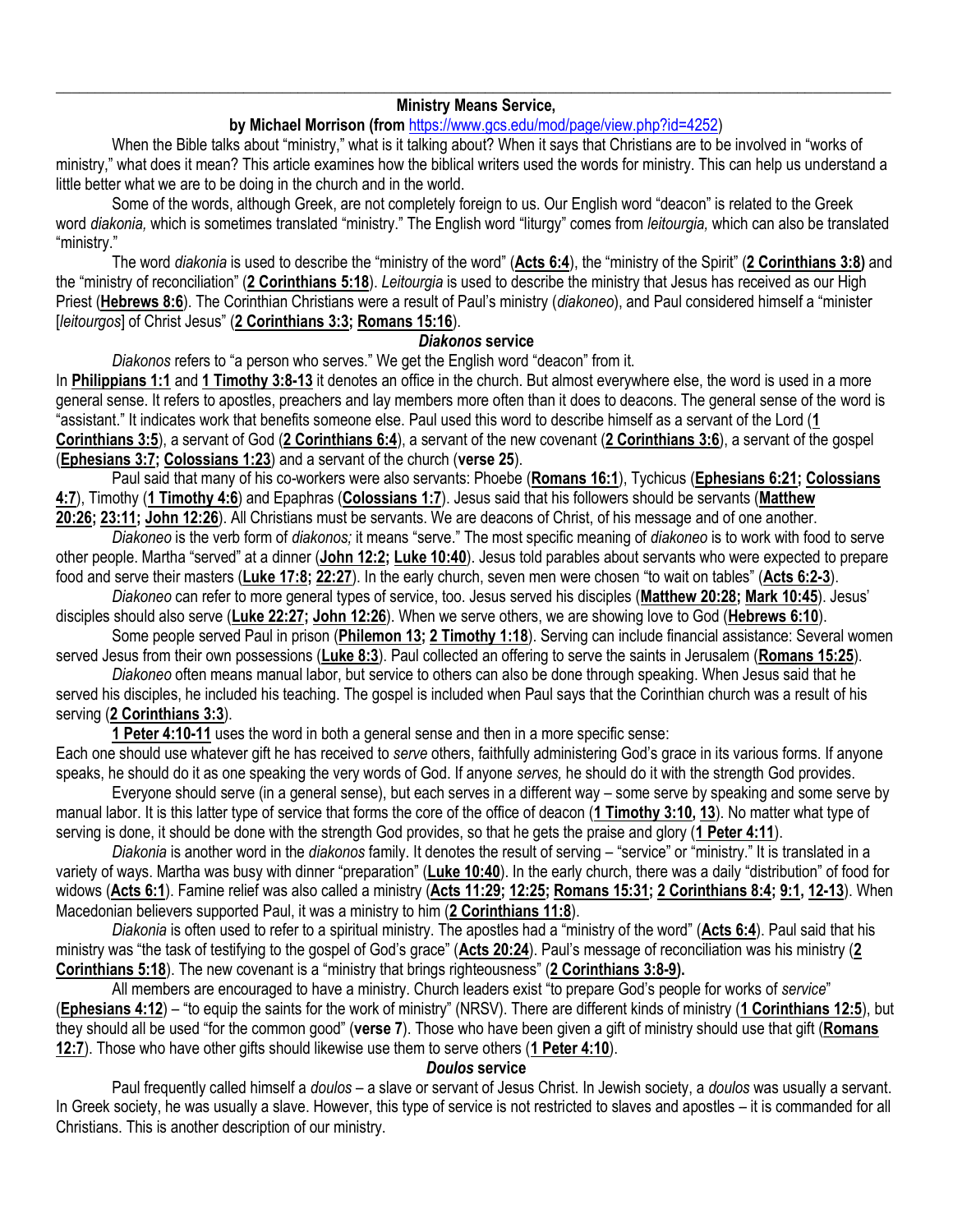Christ took on the nature of a servant (**[Philippians 2:7](http://biblia.com/bible/niv/Phil%202.7)**), and he quoted the proverb, **"No servant is greater than his master" ([Matthew 10:24-25;](http://biblia.com/bible/niv/Matt%2010.24-25) [John 15:20-21](http://biblia.com/bible/niv/John%2015.20-21)**). Since our Master served as a servant, shouldn't we also be servants? In Christianity, greatness is measured by service. **"Whoever wants to be first must be slave of all" ([Matthew 20:27;](http://biblia.com/bible/niv/Matt%2020.27) [Mark 10:44\)](http://biblia.com/bible/niv/Mark%2010.44).**

Numerous people were called slave-servants of God: Moses, Simeon, Mary, Paul, Timothy, Silas, Luke, Epaphras, Tychicus, Peter, John, James and Jude. All of God's people are commanded to be servants (**[1 Peter 2:16](http://biblia.com/bible/niv/1%20Pet%202.16)**). Service is part of what it means to be a Christian. Many of Jesus' parables included servants; these parables have extra meaning for Christians, the servants of Christ.

*Doulos* also has metaphorical uses – sinners are slaves of whatever has power over them (**[2 Peter 2:19](http://biblia.com/bible/niv/2%20Pet%202.19)**). Christ frees us from the slavery of the fear of death (**[Hebrews 2:15](http://biblia.com/bible/niv/Heb%202.15)**). He frees us from the slavery of sin (**[John 8:34;](http://biblia.com/bible/niv/John%208.34) [Romans 6:16-20](http://biblia.com/bible/niv/Rom%206.16-20)**) by redeeming us, purchasing us with his own blood. He frees us from "the yoke of slavery" (**[Galatians 5:1](http://biblia.com/bible/niv/Gal%205.1)**) so that we may serve him in the new way of the Spirit (**[Romans 7:6](http://biblia.com/bible/niv/Rom%207.6)**). We become slaves to obedience, slaves to righteousness (**[Romans 6:16-22](http://biblia.com/bible/niv/Rom%206.16-22)**).

Christians are "slaves of Christ" **[\(1 Corinthians 7:22;](http://biblia.com/bible/niv/1%20Cor%207.22) [Ephesians 6:6](http://biblia.com/bible/niv/Eph%206.6)**). We are all admonished to serve the Lord (**[Romans](http://biblia.com/bible/niv/Rom%2012.11)  [12:11;](http://biblia.com/bible/niv/Rom%2012.11) [14:18;](http://biblia.com/bible/niv/Romans%2014.18) [1 Thessalonians 1:9](http://biblia.com/bible/niv/1%20Thess%201.9)**), and one of the primary responsibilities our Lord gives us is to serve one another in love (**[Galatians 5:13](http://biblia.com/bible/niv/Gal%205.13)**). As slaves of Christ and slaves of one another, we serve one another by using the gifts God gives us (see appendix below).

Paul calls us slaves, but he also says that we are not slaves (**[Galatians 4:7](http://biblia.com/bible/niv/Gal%204.7)**). In some ways we are like slaves, but in other ways we are not. With respect to obedience, our obligation to Christ is like that of a slave – we are to obey. But with respect to reward, we are much better than slaves. **"As long as the heir is a child, he is no different from a slave…. You are no longer a slave, but a son; and since you are a son, God has made you also an heir" ([Galatians 4:1,](http://biblia.com/bible/niv/Gal%204.1) [7\)](http://biblia.com/bible/niv/Galatians%204.7).**

**"A slave has no permanent place in the family, but a son belongs to it forever" ([John 8:35](http://biblia.com/bible/niv/John%208.35)). "I no longer call you servants…. Instead, I have called you friends" ([John 15:15\)](http://biblia.com/bible/niv/John%2015.15).**

## **Worship service**

Some Greek words for service also mean worship. *Latreia* and *latreuo* denote religious service or worship. (We see the root word *latr-* in the English word *idolatry.*) The NIV uses "serve" and "worship" almost interchangeably for these words. Worship was done at the temple (**[Luke 2:37;](http://biblia.com/bible/niv/Luke%202.37) [Acts 7:7;](http://biblia.com/bible/niv/Acts%207.7) [Romans 9:4;](http://biblia.com/bible/niv/Rom%209.4) [Hebrews 8:5;](http://biblia.com/bible/niv/Heb%208.5) [9:1,](http://biblia.com/bible/niv/Hebrews%209.1) [6,](http://biblia.com/bible/niv/Hebrews%209.6) [9;](http://biblia.com/bible/niv/Hebrews%209.9) [10:2;](http://biblia.com/bible/niv/Hebrews%2010.2) [13:10](http://biblia.com/bible/niv/Hebrews%2013.10)**). In Revelation, the saints "serve" God in his heavenly temple (**[Revelation 7:15](http://biblia.com/bible/niv/Rev%207.15)**) and will "serve" him always (**[Revelation 22:3](http://biblia.com/bible/niv/Rev%2022.3)**).

Christ has cleansed us so that we may "serve" God (**[Hebrews 9:14](http://biblia.com/bible/niv/Heb%209.14)**). We are exhorted to "worship" God (**[Hebrews 12:28](http://biblia.com/bible/niv/Heb%2012.28)**). Christians "worship" by the Spirit of God (**[Philippians 3:3](http://biblia.com/bible/niv/Phil%203.3)**). Paul exhorts us to be living sacrifices, which is our "reasonable service" (KJV), "your true and proper worship" (**[Romans 12:1, NIV](http://biblia.com/bible/niv/Rom%2012.1)**). Our service to God is not centered on a temple, but is done wherever we are.

*Leitourg-* words originally referred to a public service, but they eventually came to refer specifically to religious service and worship. We get the English word *liturgy* from these Greek words. This was the type of service Jewish priests performed (**[Luke](http://biblia.com/bible/niv/Luke%201.23)  [1:23;](http://biblia.com/bible/niv/Luke%201.23) [Hebrews 10:11;](http://biblia.com/bible/niv/Heb%2010.11) [9:21](http://biblia.com/bible/niv/Hebrews%209.21)**). This religious service is now done by Jesus, our High Priest (**[Hebrews 8:2,](http://biblia.com/bible/niv/Heb%208.2) [6](http://biblia.com/bible/niv/Hebrews%208.6)**). In the context of priests and sacrifices, Paul said that he was a "minister" of Jesus Christ ([Romans 15:16\)](http://biblia.com/bible/niv/Rom%2015.16).

A practical service such as famine relief could be called a *leitourgia* (**[Romans 15:27;](http://biblia.com/bible/niv/Rom%2015.27) [2 Corinthians 9:12](http://biblia.com/bible/niv/2%20Cor%209.12)**). By using a *leitourg-* word, Paul was reminding his readers that this seemingly ordinary service to the saints was actually an act of worship. All Christians can perform religious service (**[Acts 13:2;](http://biblia.com/bible/niv/Acts%2013.2) [Philippians 2:17](http://biblia.com/bible/niv/Phil%202.17)**).

## **Ministry of all believers**

There is a progression in the way worship words are used. In the old covenant, God required the Israelites to serve him through a priesthood, a sacrificial system and a temple. In the new covenant, *all* Christians worship God through spiritual sacrifices, and we all serve God in the Spirit. The ministry of worship has been given to all the people.

This is one reason the 16th-century Reformers taught "the priesthood of all believers." Jesus Christ is the High Priest, and all Christians are priests (**[1 Peter 2:5,](http://biblia.com/bible/niv/1%20Pet%202.5) [9;](http://biblia.com/bible/niv/1%20Peter%202.9) [Revelation 1:6](http://biblia.com/bible/niv/Rev%201.6)**). Every Christian can enter the heavenly Holy of holies because of the once-forall sacrifice of Jesus Christ (**[Hebrews 10:19](http://biblia.com/bible/niv/Heb%2010.19)**). Christians offer spiritual sacrifices (**[1 Peter 2:5;](http://biblia.com/bible/niv/1%20Pet%202.5) [Romans 12:1](http://biblia.com/bible/niv/Rom%2012.1)**). We also have the priestly duty of interceding for one another in prayers and in practical action.

The Reformers also noted that Christians serve God through their secular work – their vocation or "calling" – as well as through their involvement in the church. A person who grows food is providing a service to society; a person who works in a factory or teaches school does, too. Christian homemakers and government employees are also serving others.

"Whatever you do, do it all for the glory of God" (**[1 Corinthians 10:31](http://biblia.com/bible/niv/1%20Cor%2010.31)**). All work – in the home, in the store, in the car and in the office – is an act of worship to God. We are his slaves – full-time ministers in his service.

#### **Summary**

The New Testament says the same thing in many different ways: Christians are commanded to serve one another. None of the words for service or ministry is restricted to the ordained clergy. All members are enslaved to one another. We all have obligations to one another. Whether our service is in word or in deed, it is a religious duty for all Christians. Whether we are ordained or not, we are all called to serve the Lord by serving one another.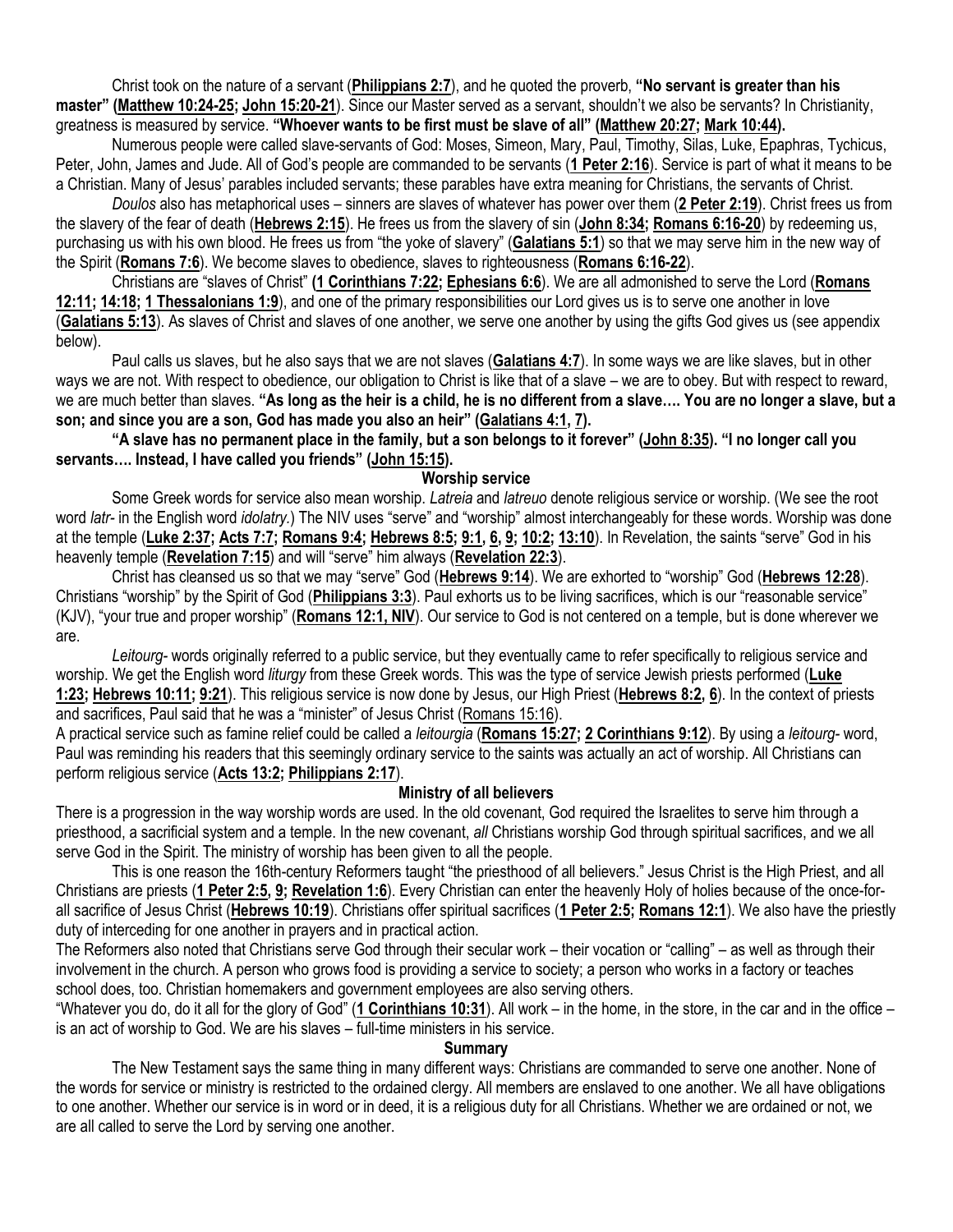As slave-servants, we are ministering to one another, to the church, to the gospel and to the Lord. God has given each of us a ministry. We should minister to one another's needs. God has given us abilities so that we will use them to serve others. All Christians – whether men, women, deacons or elders – are called to be ministers.

### **Appendix A:** *Allelon*

The Greek word *allelon* gives us a helpful introduction to the ways in which Christians should serve each other, because this Greek word means "one another" or "each other." It is often used to describe our mutual obligations — the responsibility that all members have toward one another.

Perhaps the most comprehensive command Jesus gave was the well-known "Love one another" (**[John 13:34](https://biblia.com/bible/niv/John%2013.34)**). "**As I have loved you, so you must love one another. By this everyone will know that you are my disciples, if you love one another" (verses 34-35).** This command is such a fundamental statement of our Christian duty that it is given again in **[John 15:12,](https://biblia.com/bible/niv/John%2015.12) [17;](https://biblia.com/bible/niv/John%2015.17) [Romans](https://biblia.com/bible/niv/Rom%2013.8)  [13:8;](https://biblia.com/bible/niv/Rom%2013.8) [1 Thessalonians 4:9;](https://biblia.com/bible/niv/1%20Thess%204.9) [1 Peter 1:22;](https://biblia.com/bible/niv/1%20Pet%201.22) [1 John 3:11,](https://biblia.com/bible/niv/1%20John%203.11) [23;](https://biblia.com/bible/niv/1%20John%203.23) [4:7,](https://biblia.com/bible/niv/1%20John%204.7) [11-12;](https://biblia.com/bible/niv/1%20John%204.11-12)** and **[2 John 5.](https://biblia.com/bible/niv/2%20John%205)** This is the attitude in which we should always interact with one another.

Paul developed the command a little further: "Be devoted to one another in brotherly love. Honor one another above yourselves" (**[Romans 12:10](https://biblia.com/bible/niv/Rom%2012.10)**). "Serve one another in love" (**[Galatians 5:13](https://biblia.com/bible/niv/Gal%205.13)**). He prayed that the Lord would help the Thessalonians' love to increase not only for each other, but that their love would also increase for everyone else (**[1 Thessalonians 3:12](https://biblia.com/bible/niv/1%20Thess%203.12)**). "Always try to be kind to each other *and* to everyone else" (**[1 Thessalonians 5:15](https://biblia.com/bible/niv/1%20Thess%205.15)**). In his second letter to the Thessalonians, he thanked God that their mutual love was indeed increasing [\(2 Thessalonians 1:3\)](https://biblia.com/bible/niv/2%20Thess%201.3).

In Christ, we belong to each other and form one body (**[Romans 12:5](https://biblia.com/bible/niv/Rom%2012.5)**). We are members of one another (**[Ephesians 4:25](https://biblia.com/bible/niv/Eph%204.25)**). "We have fellowship with one another" (**[1 John 1:7](https://biblia.com/bible/niv/1%20John%201.7)**). Paul prayed that the Roman Christians would have "a spirit of unity among yourselves as you follow Christ Jesus" (**[Romans 15:5](https://biblia.com/bible/niv/Rom%2015.5)**). To avoid division in the body, Paul wanted members to "have equal concern for each other" **[\(1 Corinthians 12:25](https://biblia.com/bible/niv/1%20Cor%2012.25)**). "Offer hospitality to one another" (**[1 Peter 4:9](https://biblia.com/bible/niv/1%20Pet%204.9)**).

We see further development of the command in the words of Jesus: "Be at peace with each other" (**[Mark 9:50](https://biblia.com/bible/niv/Mark%209.50)**). Paul put it this way: "Live in peace with each other" (**[1 Thessalonians 5:13\\*](https://biblia.com/bible/niv/1%20Thess%205.13)**). [An asterisk indicates that the pronoun is *heautou* instead of *allelon;* the meaning is often the same*.*] "Live in harmony with one another" (**[Romans 12:16](https://biblia.com/bible/niv/Rom%2012.16)**). Paul shows how this is done: "Do not be conceited" (same verse). "Be completely humble and gentle; be patient, bearing with one another in love" (**[Ephesians 4:2](https://biblia.com/bible/niv/Eph%204.2)**). "Do nothing out of selfish ambition or vain conceit, but in humility consider [each other] better than yourselves" (**[Philippians 2:3](https://biblia.com/bible/niv/Phil%202.3)**). "Clothe yourselves with humility toward one another" (**[1 Peter 5:5.](https://biblia.com/bible/niv/1%20Pet%205.5)**)

"Stop passing judgment on one another," Paul writes (**[Romans 14:13](https://biblia.com/bible/niv/Rom%2014.13)**). "Accept one another, then, just as Christ accepted you" (**[Romans 15:7](https://biblia.com/bible/niv/Rom%2015.7)**). "Bear with each other and forgive whatever grievances you may have against one another. Forgive as the Lord forgave you" (**[Colossians 3:13](https://biblia.com/bible/niv/Col%203.13)**). "Be kind and compassionate to one another, forgiving each other, just as in Christ God forgave you" (**[Ephesians 4:32](https://biblia.com/bible/niv/Eph%204.32)**). "Confess your sins to each other and pray for each other" (**[James 5:16](https://biblia.com/bible/niv/James%205.16)**).

"Serve one another," Paul wrote (**[Galatians 5:13](https://biblia.com/bible/niv/Gal%205.13)**). Peter gives the same point: "Each one should use whatever gift he has received to serve others" (**[1 Peter 4:10](https://biblia.com/bible/niv/1%20Pet%204.10)**\*). Jesus had given the same lesson when he told his disciples to "wash one another's feet" (**[John 13:14](https://biblia.com/bible/niv/John%2013.14)**). "Submit to one another out of reverence for Christ" (**[Ephesians 5:21](https://biblia.com/bible/niv/Eph%205.21)**). "Carry each other's burdens, and in this way you will fulfill the law of Christ" **[\(Galatians 6:2](https://biblia.com/bible/niv/Gal%206.2)**).

Paul wanted the Roman Christians and himself to be "mutually encouraged by each other's faith" (**[Romans 1:12](https://biblia.com/bible/niv/Rom%201.12)**). One purpose of our weekly meetings is to "spur one another on toward love and good deeds…encourage one another" (**[Hebrews 10:24-](https://biblia.com/bible/niv/Heb%2010.24-25) [25](https://biblia.com/bible/niv/Heb%2010.24-25)**). "Encourage one another daily" (**[Hebrews 3:13\\*](https://biblia.com/bible/niv/Heb%203.13)**). "Encourage one another and build each other up" (**[1 Thessalonians 4:18;](https://biblia.com/bible/niv/1%20Thess%204.18) [5:11](https://biblia.com/bible/niv/1%20Thessalonians%205.11)**). "Build yourselves up in your most holy faith" (**[Jude 20](https://biblia.com/bible/niv/Jude%2020)**\*).

Paul wanted "mutual edification" **[\(Romans 14:19](https://biblia.com/bible/niv/Rom%2014.19)**). "Teach and admonish one another with all wisdom, and as you sing psalms, hymns and spiritual songs" (**[Colossians 3:16\\*](https://biblia.com/bible/niv/Col%203.16); [Ephesians 5:19](https://biblia.com/bible/niv/Eph%205.19)**\*). Paul was confident that the Romans could "instruct one another" (**[Romans 15:14](https://biblia.com/bible/niv/Rom%2015.14)**).

These are some of the ways in which Christians, as servants of Jesus Christ, minister to one another. None of these types of service or ministry is restricted to ordained elders or pastors.

## **Appendix B: Gifts of the Holy Spirit**

The "gifts" of the Spirit are God-given abilities distributed as God knows is best for different aspects of Christian service. There are different kinds of spiritual gifts, even though they are all inspired by the same Spirit (**[1 Corinthians 12:4](http://biblia.com/bible/niv/1%20Cor%2012.4)**). God gives these abilities "for the common good" – so Christians can help one another (**verse 7**).

But not everyone has the same spiritual gift or ability, just as not every part of the human body performs the function of seeing, hearing or walking. Feet, hands, eyes and other parts serve different functions. By contributing to the body as a whole, the various parts serve one another. So it is in the church, the body of Christ (**verses 14-27**).

God distributes the gifts: one power to one person, another gift to the next person, a third ability to another, just as God determines (**verses 8-11**). God appoints people with various spiritual functions: apostles, prophets, teachers, miracle-workers, healers, helpers, administrators and speaking in different kinds of tongues (**verse 28**). By dividing the gifts in this way, God encourages